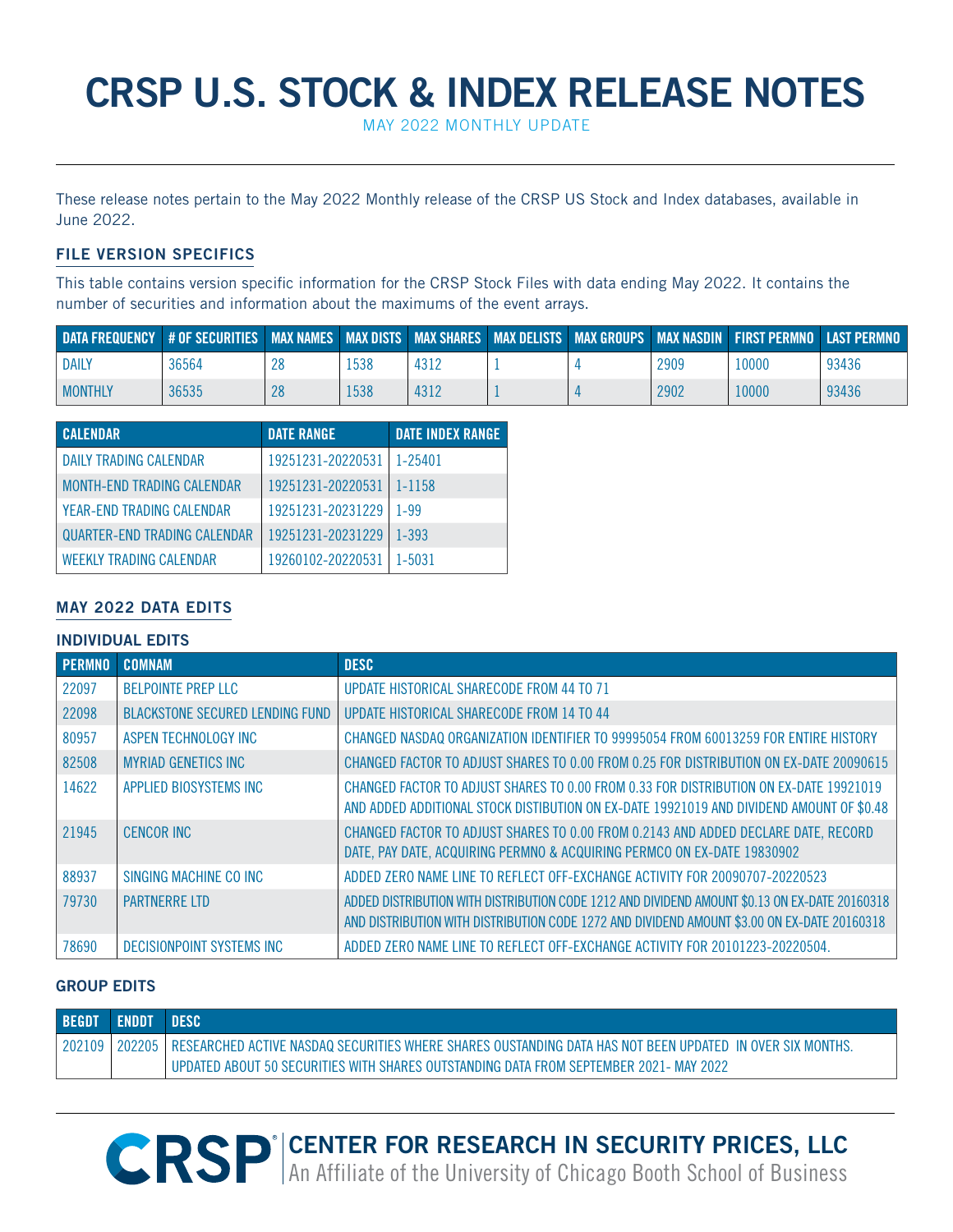## **CRSPACCESS PRODUCT INFORMATION**

To simplify installation for our subscribers, data are bundled into product groups. Information relevant to each product group is listed in the table below.

| <b>PRODUCT NAME</b>                                         | <b>DATABASE</b>                                                                                               | <b>SIZE</b>   | <b>INDEXES</b>                                                                                                                          | <b>PORTFOLIOS</b>               | <b>COMPONENTS &amp; DESCRIPTION</b>                                                                                                     |
|-------------------------------------------------------------|---------------------------------------------------------------------------------------------------------------|---------------|-----------------------------------------------------------------------------------------------------------------------------------------|---------------------------------|-----------------------------------------------------------------------------------------------------------------------------------------|
| CRSP 1925 US STOCK<br>AND INDEX DATABASE                    | <b>FIZYYYYMM</b><br><b>SIZYYYYMM</b><br>(R/SAS/ASCII)                                                         | 4.1 GB        | ALL CRSP INDEXES AND PORTFOLIO ASSIGNMENTS                                                                                              | <b>ALL</b><br><b>PORTFOLIOS</b> | DI - 1925 DAILY US STOCK & INDEX DATABASE<br>MI - 1925 MONTHLY US STOCK & INDEX<br><b>DATABASE</b><br>IF - CRSP SUPPLEMENTAL US INDEXES |
| CRSP 1925 US STOCK                                          | <b>FAZYYYYMM</b><br><b>SAZYYYYMM</b><br>(R/SAS/ASCII)                                                         | 3.7 GB        | CRSP NYSE/ AMEX/ NASDAQ VALUE-WEIGHTED MARKET.<br>CRSP NYSE/ AMEX/ NASDAQ EQUAL-WEIGHTED MARKET,<br>S&P 500 COMPOSITE. NASDAQ COMPOSITE |                                 | DA - 1925 DAILY US STOCK<br><b>MA - 1925 MONTHLY US STOCK</b><br>IN - CRSP LIMITED US INDEXES                                           |
| CRSP 1962 US STOCK                                          | A6ZYYYYMM<br>S6ZYYYYMM<br>(SAS/ASCII)                                                                         | 3.3 GB        | CRSP NYSE/ AMEX/ NASDAQ VALUE-WEIGHTED MARKET.<br>CRSP NYSE/ AMEX/ NASDAQ EQUAL-WEIGHTED MARKET.<br>S&P 500 COMPOSITE, NASDAQ COMPOSITE |                                 | D6 - 1962 DAILY US STOCK<br>M6 - 1962 MONTHLY US STOCK<br>IN - CRSP LIMITED US INDEXES                                                  |
| CRSP 1962 US STOCK<br><b>AND INDEX DATABASE</b>             | <b>AXZYYYYMM</b><br><b>SXZYYYYMM</b><br>(R/SAS/ASCII)                                                         | 3.6 GB        | <b>SEE FIZ</b>                                                                                                                          | AI<br><b>PORTFOLIOS</b>         | DX - 1962 DAILY US STOCK & INDEX DATABASE<br>MX - 1962 MONTHLY US STOCK & INDEX DATABASE<br>IF - CRSP SUPPLEMENTAL US INDEXES           |
| CRSP 1925 US INDEXES                                        | <b>IFZYYYYMM</b><br><b>SFZYYYYMM</b>                                                                          | 122 MB        |                                                                                                                                         |                                 | IF - CRSP SUPPLEMENTAL US INDEXES                                                                                                       |
| CRSP 10                                                     | <b>STZYYYYMM</b>                                                                                              | <b>121KB</b>  | ROLLING 10-YEAR WINDOW OF US STOCK DATA                                                                                                 |                                 | <b>MONTHLY DATA - ROLLING 10 YEARS</b>                                                                                                  |
| <b>CRSP/COMPUSTAT</b><br><b>MERGED DATABASE</b>             | <b>CMZYYYYMM</b><br><b>CFZYYYYMM</b><br>(FULL PRODUCT)<br><b>CLZYYYYMM</b><br>(LINK PRODUCT)<br>(R/SAS/ASCII) | 10.37 GB      |                                                                                                                                         |                                 | <b>CM - COMPUSTAT DATA FORMATTED IN</b><br><b>CRSPACCESS DATABASE</b>                                                                   |
| <b>DAILY &amp; MONTHLY</b><br><b>TREASURIES IN CRSPSIFT</b> | <b>TRZYYYYMM</b>                                                                                              | <b>278 MB</b> |                                                                                                                                         |                                 | TR - DATABASE FORMAT FOR USE WITH<br><b>CRSPSIFT</b>                                                                                    |
| <b>DAILY &amp; MONTHLY</b><br><b>TREASURIES FILES</b>       | <b>TFZYYYYMM</b>                                                                                              | 1.75 GB       |                                                                                                                                         |                                 | TF - EXPANDED DAILY AND MONTHLY FILES IN<br><b>EXCEL, SAS, AND ASCII FORMATS</b>                                                        |
| <b>MUTUAL FUND DATABASE</b>                                 | <b>MFZYYYYMM</b>                                                                                              | 10 GB         |                                                                                                                                         |                                 | <b>MF - MUTUAL FUNDS</b>                                                                                                                |
| <b>CRSP/ZIMAN DAILY &amp;</b><br><b>MONTHLY REIT</b>        | <b>RAZYYYYMM</b>                                                                                              | 251 MB        |                                                                                                                                         |                                 | <b>RD - DAILY REITS</b><br><b>RM - MONTHLY REITS</b>                                                                                    |

# **DELIVERY METHOD, INSTALLS, AND DATA FORMATS**

#### DELIVERY

CRSP data delivery for all products is available only through the Cloud, utilizing IPSwitch's MOVEit Cloud product. (https:// crsp.moveitcloud.com)

If you have not yet accessed your account, or need assistance, contact support@crsp.chicagobooth.edu, or call 312-263- 6400, Option 2.

While DVDs are no longer available from CRSP, you are welcome to create your own once you have downloaded the data, and use as long as you have an active license to do so.

#### ZIP INSTALLS

CRSP uses a zip process for data installation. ZIP utilities that are standard on all platforms should work to unzip the databases. On Windows computers, CRSP recommends using 7-ZIP, which can be downloaded from this site: http://www.7-zip.org/

Several important items to note follow:

• All directories are extracted to lower case letters. For example: C:\crspdata\miz201308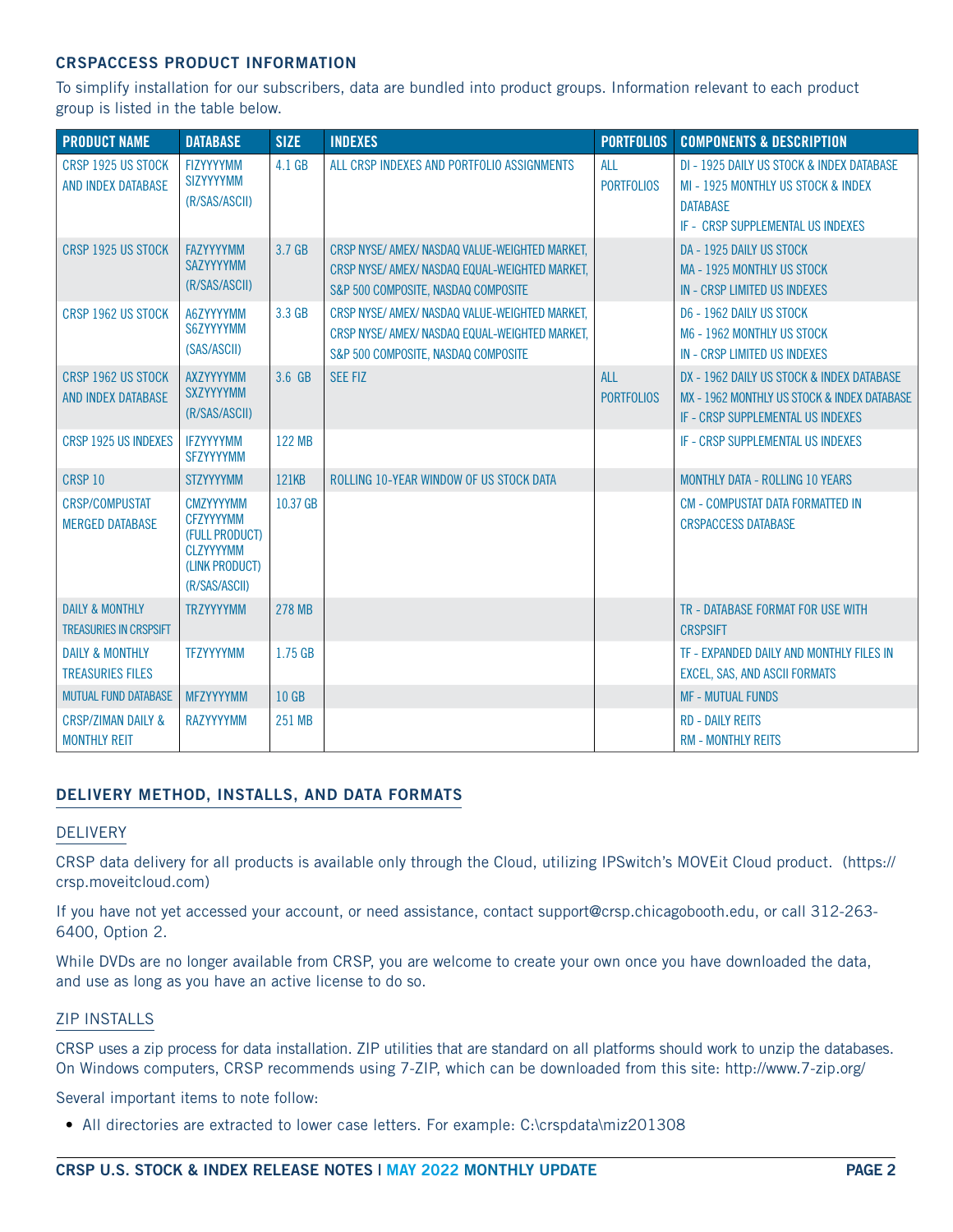- All Windows Users: Extracting a zipped file does not create an installed program in Windows. It will not show in the Windows Control Panel. When uninstalling the data, just delete the directories that contain the detailed files
- Red Hat Linux Users: If your version of Red Hat is earlier than 6.0, you will need to install an updated version of the "File Roller" program in order to install the data

## EZIP FILE STRUCTURE AND PROCESS

## **WINDOWS 7/XP PRODUCTS:**

| <b>PRODUCT LABEL</b> | <b>PRODUCT NAME</b>                               | <b>FILE NAME</b>   |
|----------------------|---------------------------------------------------|--------------------|
| A6Z1 YYYYMM SLD      | CRSP 1962 US STOCK                                | A6ZYYYYMM CADB.ZIP |
| AXZ1 YYYYMM SLD      | CRSP 1962 US STOCK AND INDEX   AXZYYYYMM CADB.ZIP |                    |
| FAZ1 YYYYMM SLD      | CRSP 1925 US STOCK                                | FAZYYYYMM CADB.ZIP |
| FIZ1 YYYYMM SLD      | CRSP 1925 US STOCK AND INDEX   FIZYYYYMM CADB.ZIP |                    |
| IFZ1 YYYYMM SGD      | CRSP 1925 INDEXES                                 | IFZYYYYMM CADB.ZIP |

## **RED HAT LINUX PRODUCTS:**

| <b>PRODUCT LABEL</b>   | <b>PRODUCT NAME</b>                               | <b>FILE NAME</b>          |
|------------------------|---------------------------------------------------|---------------------------|
| A6Z1 YYYYMM SLD        | CRSP 1962 US STOCK                                | A6ZYYYYMM CADB.ZIP        |
| AXZ1 YYYYMM SLD        | CRSP 1962 US STOCK AND INDEX   AXZYYYYMM CADB.ZIP |                           |
| FAZ1 YYYYMM SLD        | CRSP 1925 US STOCK                                | FAZYYYYMM CADB.ZIP        |
| FIZ1 YYYYMM SLD        | CRSP 1925 US STOCK AND INDEX                      | FIZYYYYMM CADB.ZIP        |
| <b>IFZ1 YYYYMM SGD</b> | CRSP 1925 INDEXES                                 | <b>IFZYYYYMM CADB.ZIP</b> |

#### **FLAT FILE PRODUCTS:**

| <b>PRODUCT NAME</b> | <b>FILE NAME</b>    |
|---------------------|---------------------|
| <b>SAS ZIP</b>      | S*ZYYYYMM SAS.ZIP   |
| <b>ASCIL ZIP</b>    | S*ZYYYYMM ASCII.ZIP |
| R <sub>7</sub> IP   | S*ZYYYYMM R.ZIP     |

## **STEPS TO INSTALL:**

- From the directory containing your downloaded zip file, right click (in Windows) or run File Roller (in Red Hat)
- Set the extract destination to the current higher level directory where data is normally stored and unzip will add the rest of the path (default is C:\ in Windows or /home in Red Hat)
- For example, in Windows, extracting to C:\ will install the data under C:\crspdata

Contact CRSP Client Services for assistance at: support@crsp.chicagobooth.edu or call 312-263-6400, Option 2.

#### **SETTING ENVIRONMENT VARIABLES**

The zip process will not automatically set environment variables for use with command line tools. The following steps will do so.

NOTE: CRSPSift does not use and therefore does not require environment variables.

#### LINUX

NOTE: The new zip installs are now saving to directories with lower case letters – for example, ~/crspdata/diz201308

Check the current state of the environment variables by entering this command:  $env \mid \text{prep} \text{crsp}$ 

- If you have admin privileges on your machine, open the .profile file, and make updates to the following lines to update the paths for the new data installed:
	- CRSP\_DSTK=<full path name>/<daily stock directory> (*example:* CRSP\_DSTK=~/crspdata/diz201308)